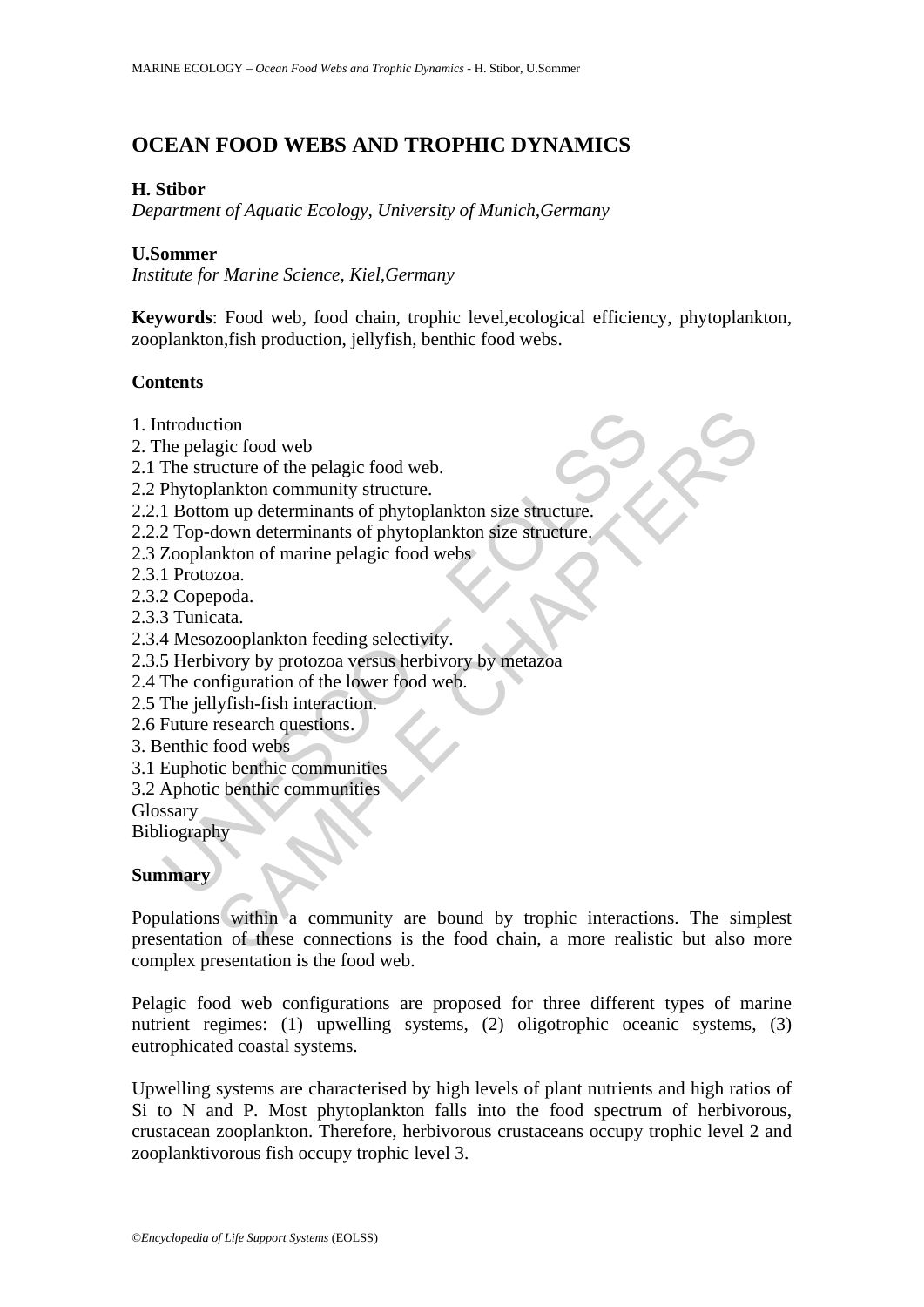Phytoplankton in oligotrophic, oceanic systems is dominated by picoplankton. Most of the primary production is channelled through the "microbial loop" (picoplankton – heterotrophic nanoflagellates – ciliates). Herbivorous crustaceans feed on heterotrophic nanoflagellates and ciliates, thus occupying a food chain position between 3 and 4, which leads to food chain position between 4 and 5 for zooplanktivorous fish.

By cultural eutrophication, N and P availability are elevated while Si concentrations remain unaffected or even decline. Diatoms decrease in relative importance while summer blooms of inedible algae prevail. The production of the inedible algae enters the pelagic energy flow via the detritus food chain: Carbon release by cell lysis – bacteria – heterotrophic nanoflagellates – ciliates. Accordingly, crustacean zooplankton occupy most of the season food chain position 4 to 5.

Benthic food webs follow the same ecological principles as pelagic food webs. Benthic food webs can differ in the energy source they depend on. Benthic communities of euphotic areas are supported by benthic plant growth. Communities of aphotic regions (about 90% of the seafloor) need allochtonous energy input which comes mostly from overlaying pelagic food webs. Communities at hydrothermal vents are supported by  $H_2S$ as energy source for purely bacterial primary production.

### **1. Introduction**

thic food webs follow the same ecological principles as pelagic provides an differ in the energy source they depend on. Benth hotic areas are supported by benthic plant growth. Communities out 90% of the seafloor) need all or webs follow the same ecological principles as pelagic food webs. Ber<br>can differ in the energy source they depend on. Benthic communities<br>cas are supported by benthic plant growth. Communities of aphotic regar<br>of of the Organisms within a community are bound by a network of interactions. Most important are trophic interactions, that is eat and be eaten. If this network of interactions are presented graphically, predator-prey interactions of trophic nature are portrayed vertically and competition relationships are portrayed horizontally. The simplest presentation of the vertical connections within a community is the food chain. Food chains are linear arrangements showing the transfer of energy and matter through various trophic levels. A trophic level is composed of organisms that obtain their energy in a similar manner. Food chains begin with primary producers. Primary producer are organisms which build organic material from inorganic elements and most primary producers are plants. The next trophic level is made up from organisms feeding these plants, they are referred to as primary consumers. Subsequent trophic levels are carnivorous and are called secondary consumers, tertiary consumers and so one. The highest trophic level is occupied by those adult animals that have no predators of their own. The number of trophic levels vary with locality and with the total number of species in the community. The question of what factors determine the length of a food chain is still unanswered and one of the large enigmas in ecology.

Elements such as carbon, nitrogen or phosphorus which become incorporated in organic components of plant and animal tissues have a cyclical flow through food chains. Bacteria and funghi decompose waste materials and tissues of dead organisms and release inorganic forms of elements which again become available for uptake by autotrophic organisms. In opposite to elements, energy has a unidirectional flow. Possible energy sources for food chains include sunlight, reduced inorganic chemical bounds or allochtonous input of organic matter. On a global scale sunlight is by far the most important energy source and oxic photosynthesis is by far the most important initial process in the flow of energy. Nearly all pelagic food chains of the oceans get their initial energy from sunlight. A few ecosystems exist where chemolithotrophy is the primary initial process of energy flow such as hydrothermal vents in the deep ocean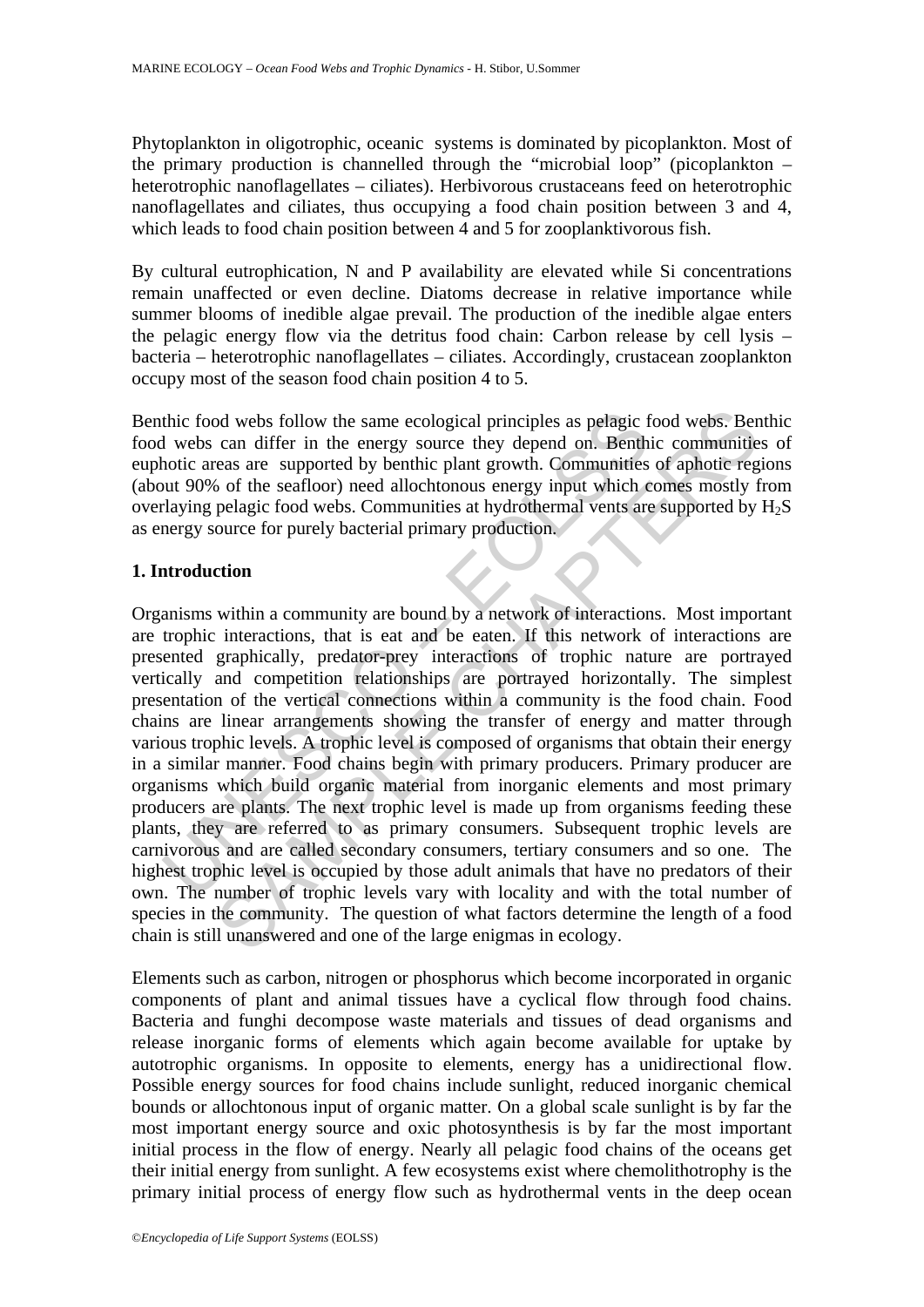bottom that supply H2S. Food chains that use allochtonous organic compounds as an energy sytem must depend on other ecosystems. An example are the food chains of most of the ocean seafloor which depend on material produced in euphotic pelagic food webs sinking downwards to the bottom.

Energy leaves the food chains by each transfer to the next trophic level. This is because much of the chemical energy incorporated in organic compounds is converted to heat or respired when organic carbon is broken down to  $CO<sub>2</sub>$ . A consequence of that process is that total energy diminish at each trophic level and this places a finite limit on the possible number of trophic levels in any community. The efficiency with which energy is transferred between levels is called the ecological efficiency. It is defined as the amount of energy extracted from a given trophic level divided by the energy supplied to that trophic level. It is often approximated from the transfer efficiency which is defined as the production at trophic level t divided by the production at trophic level t-1.

interiors and the mediation of four density of four several energy the energy and several symbol and the respections and thereby indirectly affect their neighbors with a<br>grandcons and thereby indirectly influence other pop uction at trophic level t divided by the production at trophic level t-1.<br>
s within a food chain directly affect their neighbors through tro<br>
s and thereby indirectly influence other populations with which they<br>
Effects of Populations within a food chain directly affect their neighbors through trophic interactions and thereby indirectly influence other populations with which they are integrated. Effects of population interactions can travel through the food chain, although the effects may be dampened. Species with especially far reaching effects are called keystone species. However, such keystone species need not to be associated with major pathways of energy and matter as for example a disease vector with negligible energy flow could dramatically alter the composition of a community. Such a flow of controlling influence in food chains can start from the bottom of the food chain – the available nutrients – and all the trophic levels depend on the fertility of the habitat (bottom up control) .Additionally, a controlling influence can also flow downward in the food chain and biomass and species composition of each trophic level is determined as those species left over by predation of the upper trophic level (top down control). In marine biology , pelagic research is traditionally more focussed on the investigation of bottom up effects in food chains , whereas benthic research resulted in detailed investigations of top down controlling effects in food chains. Both flows of controlling influence are operating in each food chain, however the strenght of each flow will vary between ecosystems and in time and scale.

In reality the establishment of food chains is most often an attempt to reduce a complex natural system to simple dimensions. Communities are seldom arranged in a simple linear way . The trophic connections are more accurately portrayed as a food web with multiple and shifting interactions between the organisms. Because many species do not fit into distinct trophic levels and are for example omnivorous, detrivorous or parasitic and change their food items during development organisms are more complex connected with each other than a linear arrangement could represent. However, in spite of that lack of realism in food chain arrangement of interacting trophic levels there is evidence that still some pelagic communities may operate more as parallel independent food chains than as one complex food web.

Although food webs are often more realistic than food chains, they are more difficult to quantify in ecological terms. Hence, similar as in a food chain an important property of a food web is the ecological transfer efficiency (ETE), expressing the conversion efficiency of material/energy bound into biomass between successive trophic steps. However, it is more difficult to follow the energy input from primary production channeled into different trophic levels and pathways of a food web. Measurements of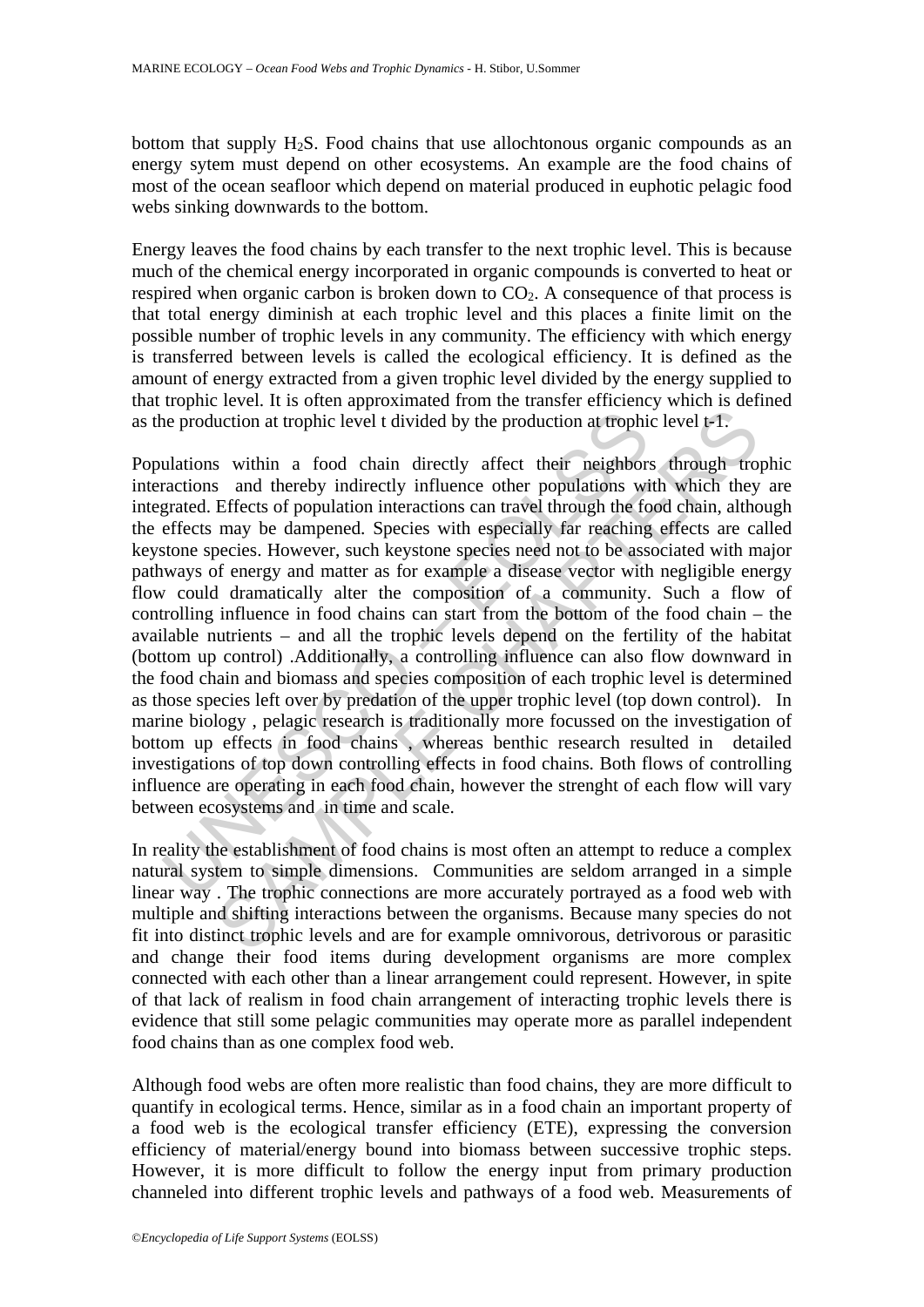ETE are difficult to do in the field. Most measurements of ETE are therefore very rough estimates. However, this parameter is of crucial importance as it is needed to predict the yield of a certain food web. The number of transfer steps from the base of the food web to a certain trophic level and the efficiency at each step would allow to predict the production of a certain food web compartiment from a relatively simple estimate of primary production.

#### **2. The pelagic food web**

Marine pelagic food webs are the most common typ of food webs on earth and the organisms bound in them are the most abundant on earth. The dynamics of pelagic food webs have strong impacts on world food production, the world climate and the global carbon cycle. This article starts therefore with a detailed introduction to this typ of food webs.

is.<br>
S.<br>
S.<br>
S.<br>
S.<br>
S.<br>
S.<br>
S.<br>
S. The production of the basal trophic level, and the harvestability<br>
rrmine within a wide range the ratio between primary (PP) and fisiment<br>
created compilation shows a >3-fold difference The and the based of the based of the processes taking place between the resourced<br>trial and the based rophic level, and the harvestability on the top list<br>infinition a wide range the ratio between primary (PP) and fish p In marine pelagic ecosystems, the processes taking place between the resourcecontrolled production of the basal trophic level, and the harvestability on the top links, determine within a wide range the ratio between primary (PP) and fish production (FP). A recent compilation shows a >3-fold difference in FP/PP between low productive and high productive marine environments, with increasing system ETE (from phytoplankton to fish) with increasing PP. This means that in ocean areas with good nutrient supply a higher amount of fish is produced per amount of primary production than in areas with low nutrient supplies. The number of trophic levels, and the ETE between these, is an obvious explanation. Functional groups dominant at each trophic level can vary significantly in their 'functional biology and resource dynamics', and their food value or accessibility for the next step, ranging from inedibility (toxic species) and 'low quality' to 'high quality' food via altering ETE and food web structure.

Classic ecological common-sense has started from 2 assumptions: an ecological efficiency of 10% and planktivorous fish at the 3<sup>rd</sup> trophic level. This would predict, that fish production should amount to 1% of primary production. Some early authors have even assumed a considerable amount of herbivory by planktivorous fish of upwelling areas, which would place the trophic position of fish below 3 and the FP:PP quotient to >1% A more recent analysis leads to considerably lower estimates. This regression equation predicts, that nekton production (fish plus squid production) should be nonlinearly related to primary production. NP:PP amounts to ca. 1% in eutrophic upwelling areas but to <0.5% in the oligotrophic ocean. This dependence of NP:PP on PP could have two reasons: A lower ecological efficiency under more or longer food chains under more oligotrophic conditions. The first assumption seems improbable, because the ecological efficiency at the phytoplankton:zooplankton link has been found slightly higher under more oligotrophic conditions .

In this article, the available knowledge about the phytoplankton response to nutrients and about mesozooplankton food selection is used to develop some hypotheses about differences in the food web structure at different levels of nutrient richness. Instead of just contrasting oligotrophic and eutrophic conditions, three scenarios will be developed. A low nutrient scenario for the oligotrophic ocean, a high Si - high N - high P scenario for upwelling regions and temperate/boreal seas immediately after winter circulation, and a low Si – high N –high P scenario for summer stratification under the eutrophicating influence from land-borne nutrient sources.